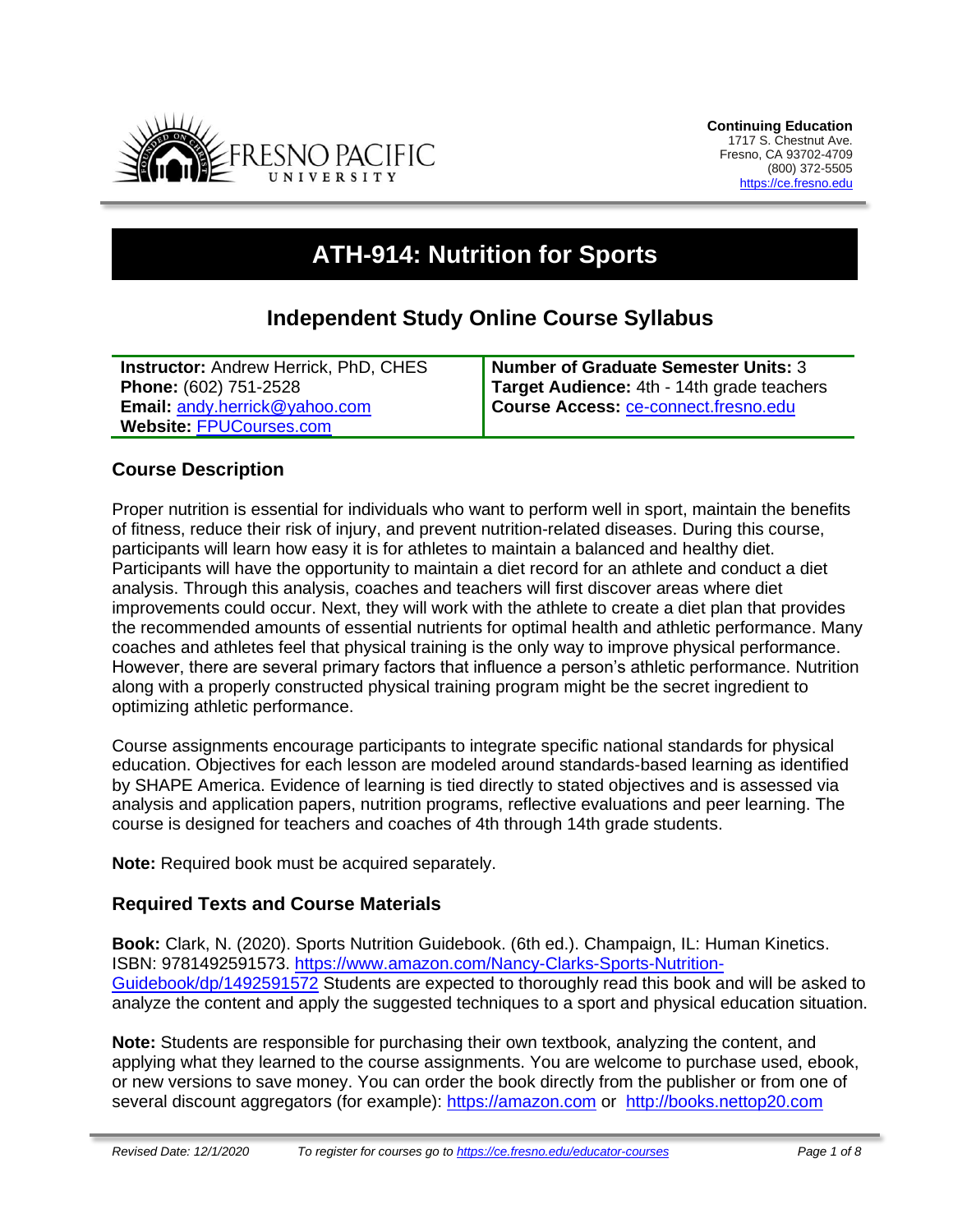**Online Resources:** Relevant online resources that support the course content and encourage further investigation will be available throughout the course assignments. Active hyperlinks are utilized throughout the course and will link to the appropriate information when clicked. These include videos, podcasts, worksheets, online activities, journal articles and other resources.

**Moodle:** Moodle is a web-based learning management system used to support flexible teaching and learning in both face-to-face and distance courses (e-learning). [https://moodle.org](https://moodle.org/) //<https://moodle.org/demo> // [https://docs.moodle.org](https://docs.moodle.org/)

# **Course Dates**

Self-paced; students may enroll at any time and take up to one year, from the date of registration, to complete assignments. Students may complete assignments in no less than three weeks for a 3 unit course (one week per unit).

# **National Standards Addressed in This Course**

### **National Board for Professional Teaching Standards (NBPTS)**

[\(http://www.nbpts.org/standards-five-core-propositions/\)](http://www.nbpts.org/standards-five-core-propositions/)

First published in 1989 and updated in 2016, *[What Teachers Should Know and Be Able to Do](http://www.accomplishedteacher.org/)* articulates the National Board's Five Core Propositions for teaching. The Five Core Propositions comparable to medicine's Hippocratic Oath — set forth the profession's vision for accomplished teaching. Together, the propositions form the basis of all National Board Standards and the foundation for National Board Certification. Course assignments have been designed so students can demonstrate excellence against these professional teaching standards whenever possible.

- Proposition 1: Teachers are committed to students and their learning
- Proposition 2: Teachers know the subject they teach and how to teach those subjects to students
- Proposition 3: Teachers are responsible for managing and monitoring student learning
- Proposition 4: Teachers think systematically about their practice and learn from experience
- Proposition 5: Teachers are members of learning communities

### **National Physical Education Standards by SHAPE America**

[\(www.shapeamerica.org/standards/pe/index.cfm\)](http://www.shapeamerica.org/standards/pe/index.cfm)

The following content standards defined by SHAPE America specify what students should know and be able to do as result of a quality physical education program. States and local school districts across the country use the National Standards to develop or revise existing standards, frameworks and curricula. Participants are asked to apply these standards in their teaching practices and demonstrate them within their coursework.

- SHAPE 1 The physically literate individual demonstrates competency in a variety of motor skills and movement patterns.
- SHAPE 2 The physically literate individual applies knowledge of concepts, principles, strategies and tactics related to movement and performance.
- SHAPE 3 The physically literate individual demonstrates the knowledge and skills to achieve and maintain a health-enhancing level of physical activity and fitness.
- SHAPE 4 The physically literate individual exhibits responsible personal and social behavior that respects self and others.
- SHAPE 5 The physically literate individual recognizes the value of physical activity for health, enjoyment, challenge, self-expression and/or social interaction.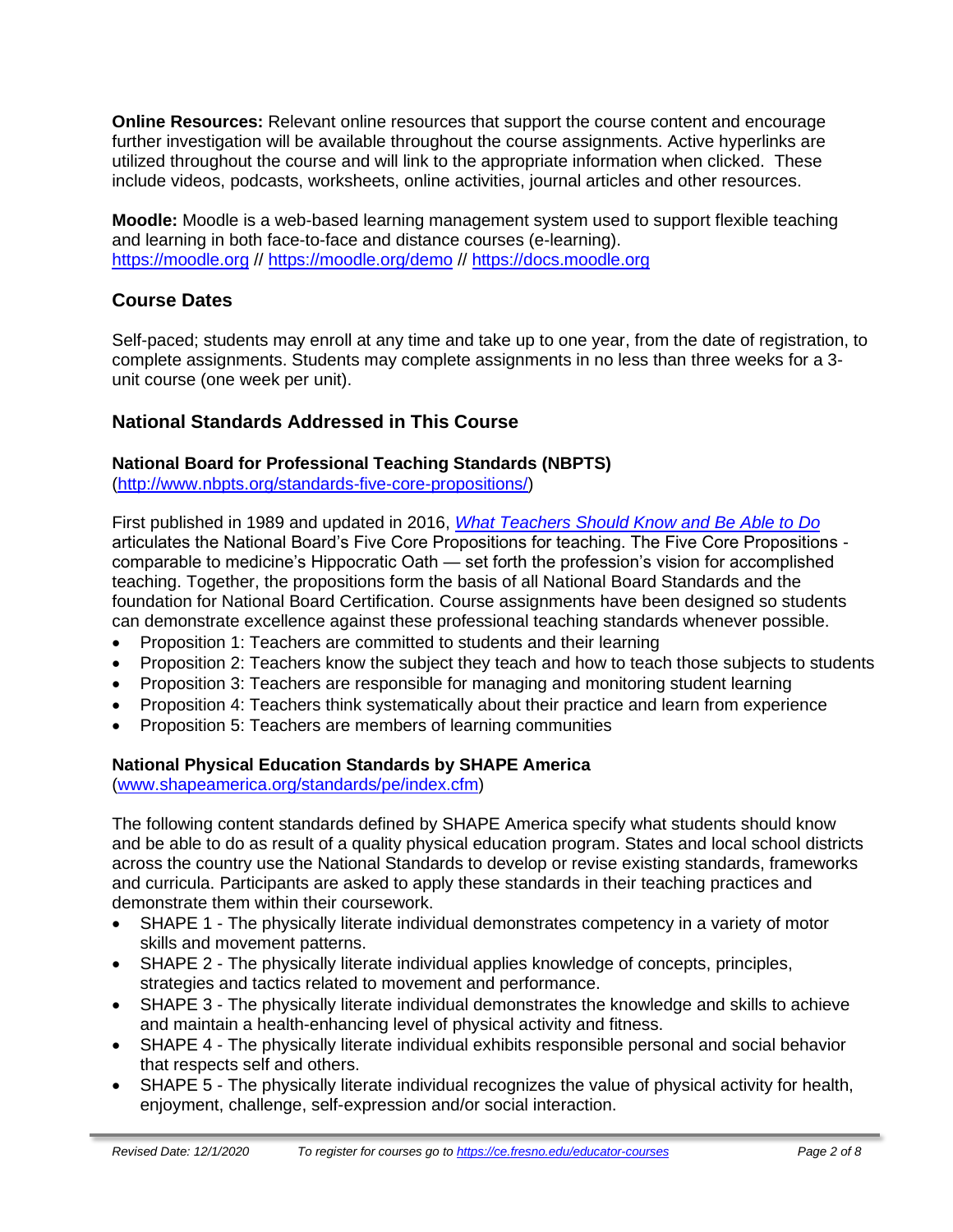### **Common Core State Standards (CCSS)** [\(www.corestandards.org\)](http://www.corestandards.org/)

The Common Core State Standards provide a consistent, clear understanding of what students are expected to learn, so teachers and parents know what they need to do to help them. The standards are designed to be robust and relevant to the real world, reflecting the knowledge and skills that our young people need for success in college and careers. With American students fully prepared for the future, our communities will be best positioned to compete successfully in the global economy.

## **Continuing Education Student Learning Outcomes (CE-SLO)**

| CE-SLO 1            | Demonstrate proficient written communication by articulating a clear focus,<br>synthesizing arguments, and utilizing standard formats in order to inform and<br>persuade others, and present information applicable to targeted use.                                       |
|---------------------|----------------------------------------------------------------------------------------------------------------------------------------------------------------------------------------------------------------------------------------------------------------------------|
| CE-SLO <sub>2</sub> | Demonstrate comprehension of content-specific knowledge and the ability to<br>apply it in theoretical, personal, professional, or societal contexts.                                                                                                                       |
| CE-SLO <sub>3</sub> | Reflect on their personal and professional growth and provide evidence of how<br>such reflection is utilized to manage personal and professional improvement.                                                                                                              |
| CE-SLO 4            | Apply critical thinking competencies by generating probing questions,<br>recognizing underlying assumptions, interpreting and evaluating relevant<br>information, and applying their understandings to the professional setting.                                           |
| CE-SLO 5            | Reflect on values that inspire high standards of professional and ethical<br>behavior as they pursue excellence in applying new learning to their chosen<br>field.                                                                                                         |
| CE-SLO <sub>6</sub> | Identify information needed in order to fully understand a topic or task, organize<br>that information, identify the best sources of information for a given enquiry,<br>locate and critically evaluate sources, and accurately and effectively share that<br>information. |

### **Course Student Learning Outcomes (C-SLO)**

| <b>Student Learning Outcomes for This Course</b><br>By the end of this course student will be able to: |                                                                                                                                  | <b>National</b><br><b>Standards</b><br>Addressed* | <b>CE-SLO</b><br>Addressed** |
|--------------------------------------------------------------------------------------------------------|----------------------------------------------------------------------------------------------------------------------------------|---------------------------------------------------|------------------------------|
| C-SLO <sub>1</sub>                                                                                     | Identify and integrate standards into many<br>aspects of their teaching and coaching as<br>demonstrated through their coursework | 2, 3, 4                                           | 1, 2, 3, 4, 5                |
| C-SLO <sub>2</sub>                                                                                     | Describe their role in shaping their student<br>athletes to become "physically educated<br>students".                            | 1, 2, 3, 4, 5                                     | 1, 2, 5                      |
| C-SLO <sub>3</sub>                                                                                     | Understand the best foods and hydration<br>before, during, and after exercise and<br>competition                                 | 2, 3, 5                                           | 2, 3, 5, 6                   |
| C-SLO 4                                                                                                | Create a nutritionally balanced diet in spite of<br>limited time, budget, and cooking skills.                                    | 1, 2, 3                                           | 2, 4, 6                      |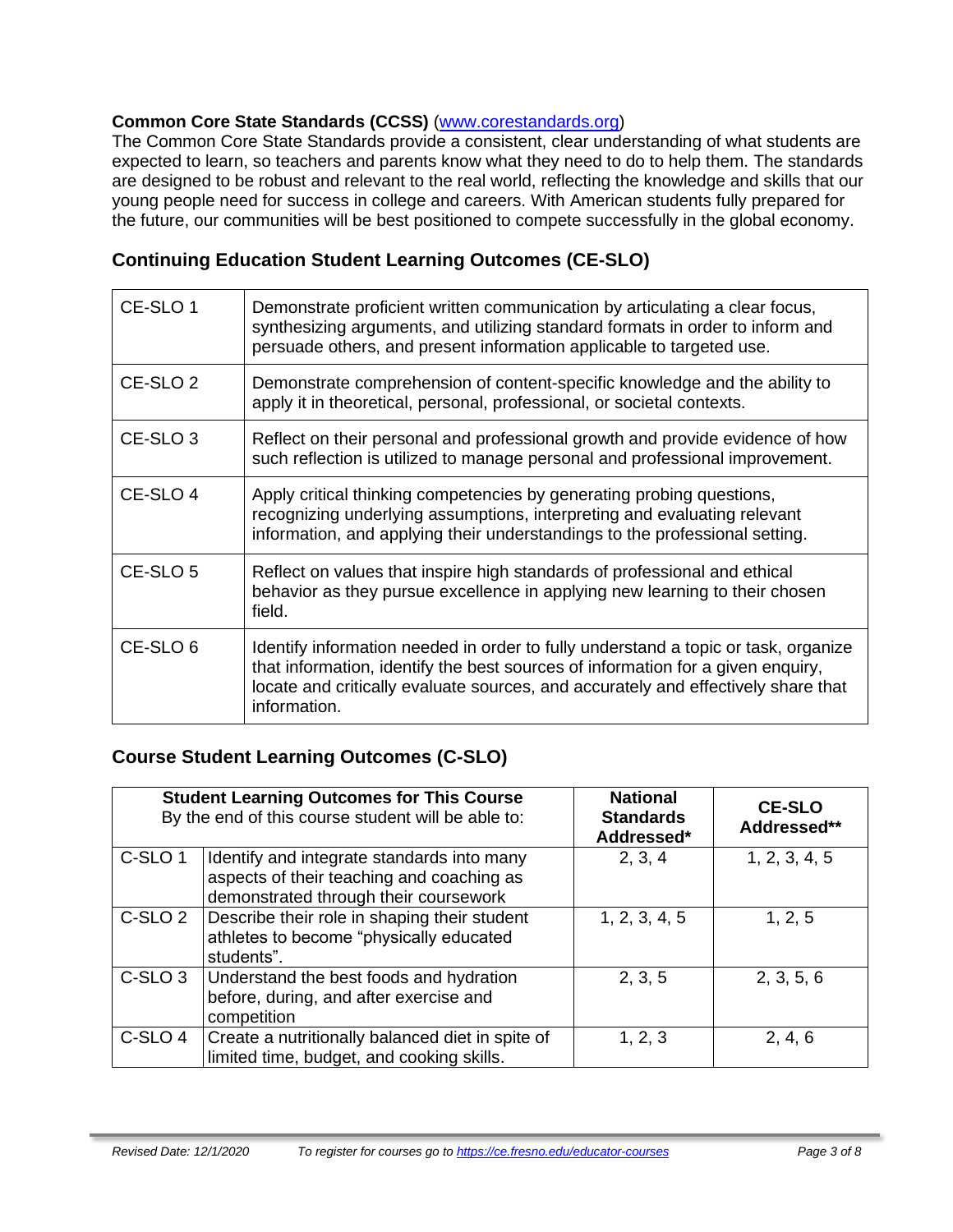| C-SLO 5            | Explain the rationale for the consumption of<br>high carbohydrate foods to enhance<br>performance during exercise and competition. | 2, 3, 5       | 2, 3, 5, 6 |
|--------------------|------------------------------------------------------------------------------------------------------------------------------------|---------------|------------|
| C-SLO 6            | Understand dietary methods for reducing the<br>risk of heart disease, diabetes, osteoporosis,<br>and cancer.                       | 2, 3, 5       | 2, 3, 5, 6 |
| C-SLO <sub>7</sub> | Record and analyze the diet of your student<br>athletes.                                                                           | 2, 3          | 1, 2, 4, 6 |
| C-SLO <sub>8</sub> | Distinguish between safe and effective dietary<br>supplements and those that lack scientific<br>evidence for their benefits.       | 2, 3, 5       | 2, 3, 5, 6 |
| C-SLO <sub>9</sub> | Appreciate the human body and its ability to<br>perform physical activity                                                          | 1, 2, 3, 4, 5 | 2, 3, 4, 5 |

\* Please refer to the section on **National Standards Addressed in This Course**

\*\* Please refer to the section on **Continuing Education Student Learning Outcomes**

# **Topics, Assignments, and Activities**

| <b>Module</b><br><b>Module Title</b>                      | <b>Module Assignments and Activities</b>                                                                                                                                                                                                                                                                                                                                                                | <b>Passing</b><br><b>Score</b><br>for Each<br><b>Assignment</b> |
|-----------------------------------------------------------|---------------------------------------------------------------------------------------------------------------------------------------------------------------------------------------------------------------------------------------------------------------------------------------------------------------------------------------------------------------------------------------------------------|-----------------------------------------------------------------|
| <b>Welcome Module</b>                                     | Welcome video<br>$\bullet$<br><b>Course Syllabus</b><br>$\bullet$<br><b>Introduce Yourself Forum</b>                                                                                                                                                                                                                                                                                                    |                                                                 |
| Module $1 -$<br>Analysis and<br><b>Application Papers</b> | The "Analysis and Application" papers address issues<br>$\bullet$<br>related to sports nutrition presented in the Sports<br>Nutrition Guidebook. Each paper will be 3 to 4 pages and<br>include two sections: analysis (discussing the major<br>points presented in the chapter) and application.<br>Assignment Forum (post, read, respond)                                                             | Pass<br>Pass<br>Pass<br>Pass                                    |
| Module $2 -$<br><b>Nutrition Program</b>                  | Based on the information presented in the text, the<br>$\bullet$<br>participant will create a balanced nutritional program for a<br>student athlete. Be sure to consider any unique needs of<br>the sport, athletic team, and student athlete when<br>creating this diet.<br>Assignment Forum (post, read, respond)                                                                                     | Pass<br>Pass                                                    |
| Module $3 -$<br>Reflection on<br>Recipes                  | In this assignment you will select and try 5 of the<br>$\bullet$<br>approximately 50 different recipes included in your<br>textbook. You will then reflect on the palatability,<br>practicality and your general overall experience in trying<br>the recipe.<br>Assignment Forum (post, read, respond)<br>$\bullet$                                                                                     | Pass<br>Pass                                                    |
| Module $4-$<br>Lesson Plan                                | Using the textbook and the references provided, create a<br>$\bullet$<br>classroom lesson plan or a workshop outline/script on<br>Sports Nutrition. This assignment will be appropriate for<br>the coach or teacher interested in presenting this<br>information as part of a unit on nutrition or to his/her<br>colleagues during an in-service opportunity.<br>Assignment Forum (post, read, respond) | Pass<br>Pass                                                    |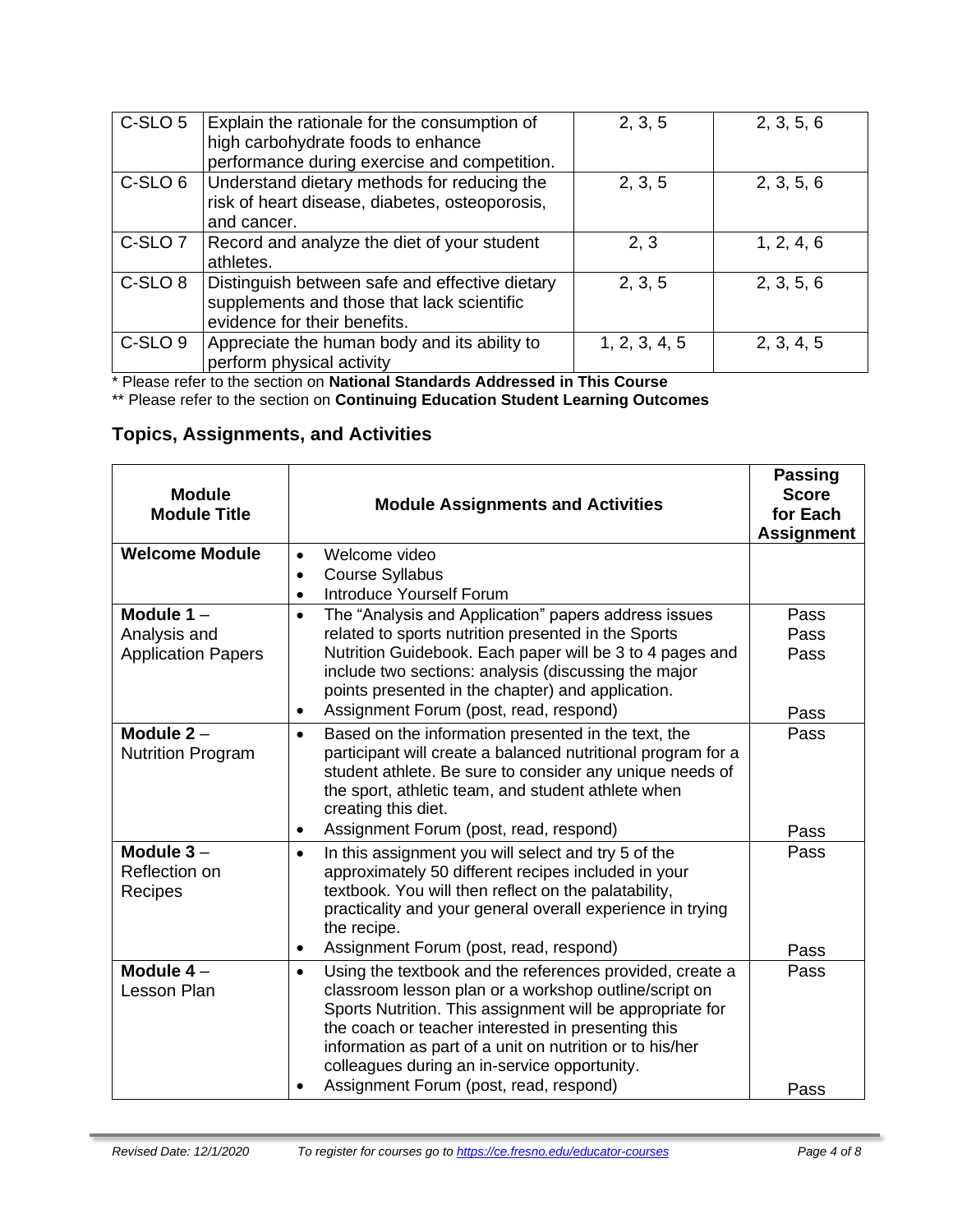| <b>Module</b><br><b>Module Title</b>          | <b>Module Assignments and Activities</b>                                                                                                                                                                                                                                                                                   | <b>Passing</b><br><b>Score</b><br>for Each<br><b>Assignment</b> |
|-----------------------------------------------|----------------------------------------------------------------------------------------------------------------------------------------------------------------------------------------------------------------------------------------------------------------------------------------------------------------------------|-----------------------------------------------------------------|
| Module $5-$<br><b>Nutrition</b><br>Assessment | This assignment allows you to maintain a one-day diet<br>record of all the foods and beverages that you<br>consume and then generate an analysis using the<br>charts provided in the packet or through one of several<br>free Internet sites listed in the Course Bibliography -<br>Internet Sites section of this packet. | Pass                                                            |
| Course Wrap-up-<br>Grading and                | <b>Final Reflection Forum</b><br><b>Course Evaluation</b>                                                                                                                                                                                                                                                                  |                                                                 |
| Evaluation                                    | <b>Course Completion Checklist</b><br><b>Grade Request / Transcript Request</b>                                                                                                                                                                                                                                            |                                                                 |

# **Grading Policies, Rubrics, and Requirements for Assignments**

### **Grading Policies**

- Assignments will be graded per criteria presented in the course rubrics.
- $A = 90-100\%$  and  $B = 80-89\%$ , (anything below 80% will not receive credit.)
- The discernment between an A or a B letter grade is at the discretion of the instructor based on the quality of work submitted (see course rubrics).
- Coursework falling below a B grade will be returned with further instructions.
- All assignments must be completed to receive a grade and are expected to reflect the quality that teacher-training institutions require of professional educators. If completed assignments do not meet this standard, students will be notified with further instructions from the instructor.

| Grade     | <b>Percent</b> | <b>Description</b> | <b>Rubric</b>                                                                                                                                                                                   |
|-----------|----------------|--------------------|-------------------------------------------------------------------------------------------------------------------------------------------------------------------------------------------------|
| A         | 90-100%        | Excellent          | Meets all course / assignment requirements with<br>significant evidence of subject mastery and<br>demonstration of excellent graduate level<br>professional development scholarship.            |
| B         | 80-89%         | Very Good          | Adequately meets criteria for all course/assignment<br>requirements - demonstrates subject competency<br>with very good graduate level professional<br>development scholarship.                 |
| <b>NC</b> | Below 80%      | Unacceptable       | Does not meet the minimum criteria for all<br>course/assignment requirements and demonstrated<br>little, if any, evidence of acceptable graduate level<br>professional development scholarship. |

# **Grading Rubrics**

#### **Writing Requirements**

- **Superior:** Writing is clear, succinct, and reflects graduate level expectations. Clearly addresses all parts of the writing task. Maintains a consistent point of view and organizational structure. Includes relevant facts, details, and explanations.
- **Standard:** Writing is acceptable with very few mistakes in grammar and spelling. Addresses most parts of the writing task. Maintains a mostly consistent point of view and organizational structure. Includes mostly relevant facts, details, and explanations.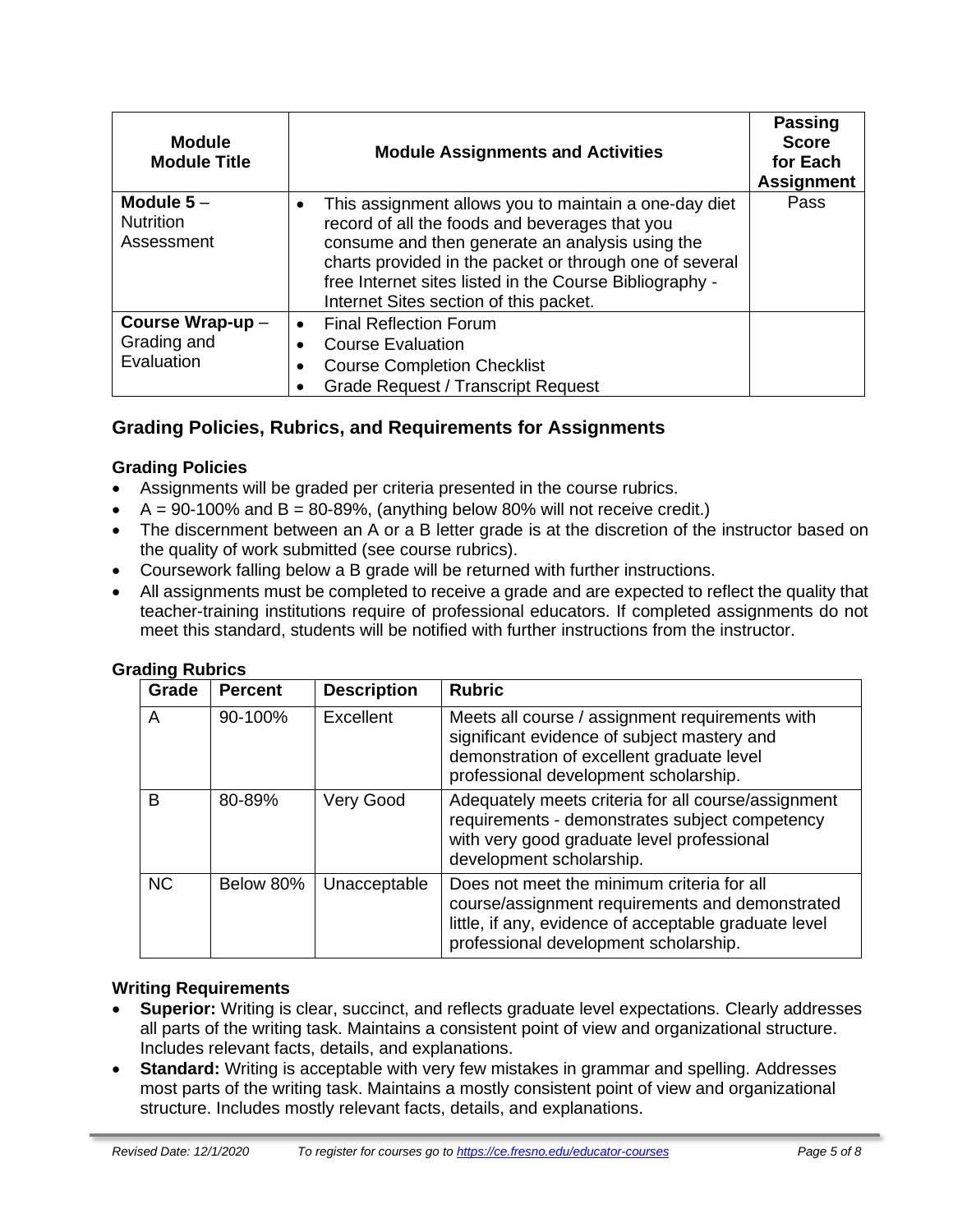• **Sub-standard:** Writing contains noticeable mistakes in grammar and spelling. Does not address all parts of the writing task. Lacks a consistent point of view and organizational structure. May include marginally relevant facts, details, and explanations.

### **Lesson Plan Requirements**

- **Superior:** Instructional goals and objectives clearly stated. Instructional strategies appropriate for learning outcome(s). Method for assessing student learning and evaluating instruction is clearly delineated and authentic. All materials necessary for student and teacher to complete lesson clearly listed.
- **Standard:** Instructional goals and objectives are stated but are not easy to understand. Some instructional strategies are appropriate for learning outcome(s). Method for assessing student learning and evaluating instruction is present. Most materials necessary for student and teacher to complete lesson are listed.
- **Sub-standard:** Instructional goals and objectives are not stated. Learners cannot tell what is expected of them. Instructional strategies are missing or strategies used are inappropriate. Method for assessing student learning and evaluating instruction is missing. Materials necessary for student and teacher to complete lesson are missing.

### **Instructor/Student Contact Information**

Throughout the course participants will be communicating with the instructor and their classmates on a regular basis using asynchronous discussion forums. Students are provided with instructor contact information in the event they want to make email or phone contact. In addition, students are encouraged to email or phone the instructor at any time. Students will also receive feedback on the required assignments as they are submitted.

### **Discussion Forums**

Participation is an important expectation of this course and all online courses. Online discussions promote reflection and analysis while allowing students to appreciate and evaluate positions that others express. While students may not be engaging with the same students throughout this course they will be expected to offer comments, questions, and replies to the discussion question whenever possible. The faculty role in the discussion forum is that of an observer and facilitator.

### **Coursework Hours**

Based on the Carnegie Unit standard, a unit of graduate credit measures academic credit based on the number of hours the student is engaged in learning. This includes all time spent on the course: reading the textbook, watching videos, listening to audio lessons, researching topics, writing papers, creating projects, developing lesson plans, posting to discussion boards, etc. Coursework offered for FPU Continuing Education graduate credit adheres to 45 hours per semester unit for the 900-level courses. Therefore, a student will spend approximately 135 hours on a typical 3-unit course.

### **Services for Students with Disabilities**

Students with disabilities are eligible for reasonable accommodations in their academic work in all classes. In order to receive assistance, the student with a disability must provide the Academic Support Center with documentation, which describes the specific disability. The documentation must be from a qualified professional in the area of the disability (i.e. psychologist, physician or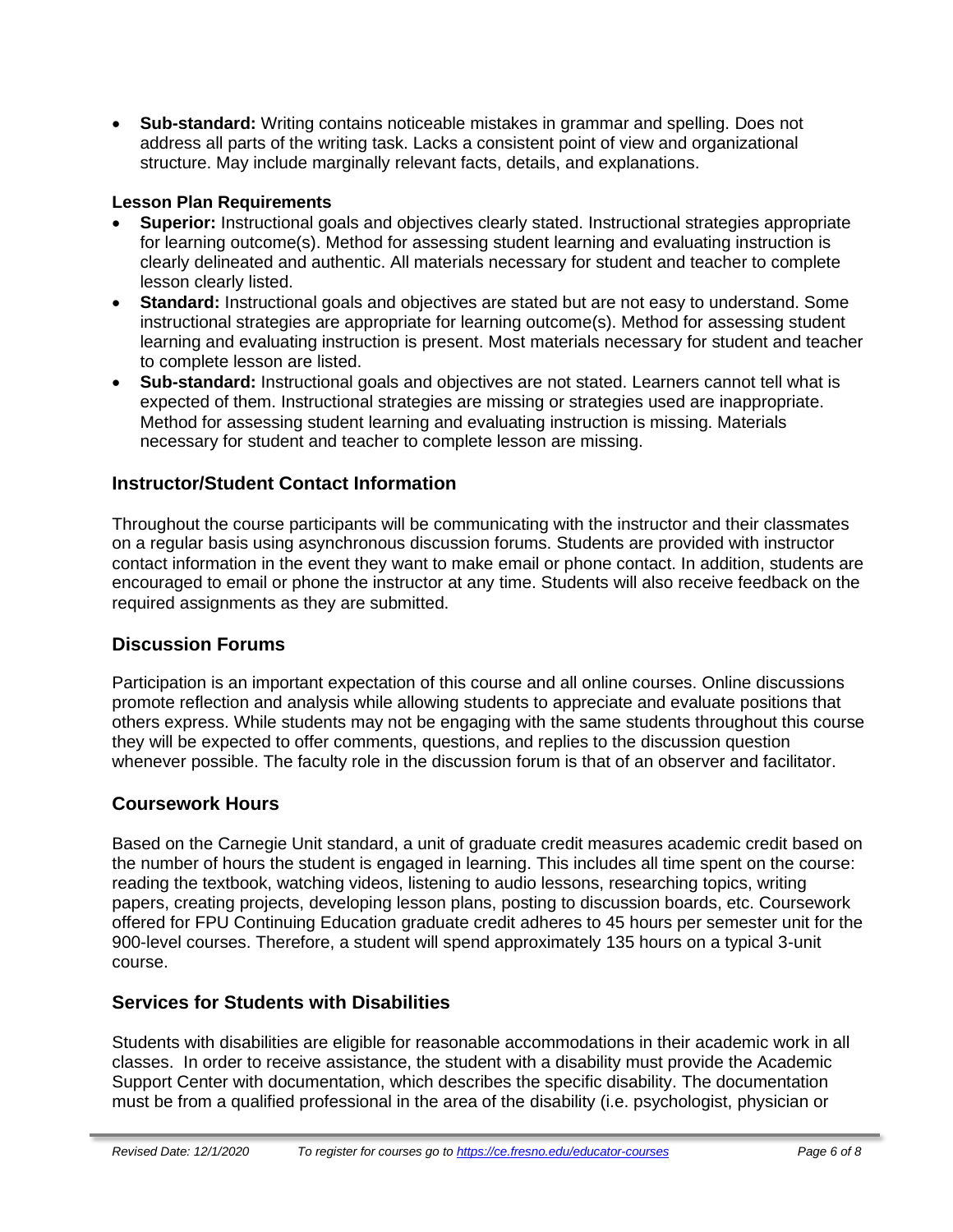educational diagnostician). Students with disabilities should contact the Academic Support Center to discuss academic and other needs as soon as they are diagnosed with a disability. Once documentation is on file, arrangements for reasonable accommodations can be made. For more information and for downloadable forms, please go to [https://www.fresno.edu/students/academic](https://www.fresno.edu/students/academic-support/services-students-disabilities)[support/services-students-disabilities.](https://www.fresno.edu/students/academic-support/services-students-disabilities)

## **Plagiarism and Academic Honesty**

All people participating in the educational process at Fresno Pacific University are expected to pursue honesty and integrity in all aspects of their academic work. Academic dishonesty, including plagiarism, will be handled per the procedures set forth in the Fresno Pacific University Catalogue <https://www.fresno.edu/students/registrars-office/academic-catalogs>

# **Technology Requirements**

To successfully complete the course requirements, course participants will need Internet access, can send and receive email, know how to manage simple files in a word processing program, and have a basic understanding of the Internet. Please remember that the instructor is not able to offer technical support. If you need technical support, please contact your Internet Service Provider.

**Moodle:** This course will be delivered totally online. Moodle is a learning management system that provides students access to online resources, documents, graded assignments, quizzes, discussion forums, etc. Moodle is easy to learn and has a friendly user interface. To learn more about Moodle, go to [https://docs.moodle.org/33/en/Student\\_FAQ.](https://docs.moodle.org/33/en/Student_FAQ) There are also some student tutorials on the Center for Online Learning website at Fresno Pacific University - [https://col.fresno.edu/student.](https://col.fresno.edu/student)

**Moodle Site Login and Passwords:** Students will need to have internet access to log onto [https://ce-connect.fresno.edu.](https://ce-connect.fresno.edu/) The username and password numbers for Moodle access will be sent to you by the university using the email address you submitted at the time of registration. The instructor will then contact you with a welcome communication. If you need help with your username and password recovery, please contact the Continuing Education office at (800) 372- 5505 or (559) 453-2000 during regular office hours - Mon-Fri 8:00 am to 5:00 pm. or email them at [prof.dev@fresno.edu.](mailto:prof.dev@fresno.edu)

**Getting Help with Moodle:** If you need help with Moodle, please contact the Center for Online Learning (COL), by telephone or the website. Help by phone (559) 453-3460 is available Mon-Thurs 8:00 am to 8:00 pm and on Fridays from 8:00 am to 5:00 pm, or by filling out a "Request Services" form at [https://col.fresno.edu/contact/request-services.](https://col.fresno.edu/contact/request-services) Please identify that you are with the "School = Continuing Education".

# **Final Course Grade and Transcripts**

When all work for the course has been completed, students will need to logon to the Continuing Education website [\(https://ce.fresno.edu/my-account\)](https://ce.fresno.edu/my-account) and "Request Final Grade". Once the instructor receives the requests and submits the grade online, students may log back in to view their Final Grade Report or order transcripts online. Please allow at least two weeks for the final grade to be posted. For more information, see the Continuing Education Policies and Procedures at [https://ce.fresno.edu/ce-policies-and-procedures.](https://ce.fresno.edu/ce-policies-and-procedures)